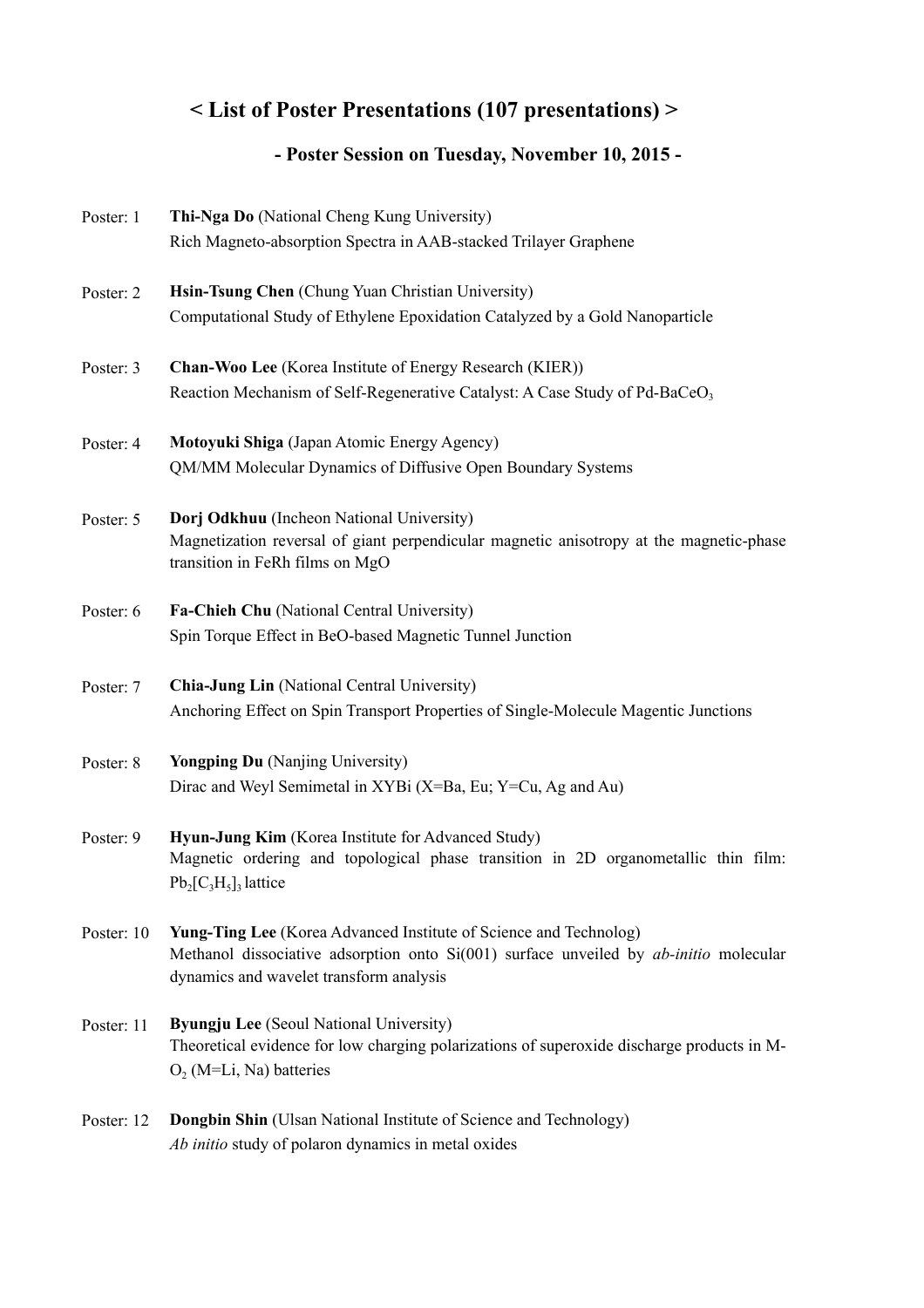- Poster: 13 **Huimei Liu** (Nanjing University) Metallic ferroelectricity induced by anisotropic unscreened Coulomb interaction in  $LiOsO<sub>3</sub>$
- Poster: 14 **Po-Hsin Shih** (National Cheng Kung University) Electric field dependence of excitation spectra in doped germanene
- Poster: 15 **Tatsuya Shishidou** (Hiroshima University) First-principles study of the chiral magnet  $Cr(NbS<sub>2</sub>)$ <sub>3</sub>
- Poster: 16 **Jun Haruyama** (National Institute for Materials Science (NIMS)) Oxide Cathode/Sulfide Electrolyte Interfaces in All-Solid-State Li-Ion Batteries: A First-Principles Investigation
- Poster: 17 **Christian P. Crisostomo** (National Sun Yat-Sen University) Predicted Growth of Two-Dimensional Topological Insulators Consisting of Hydrogenated III-V Thin Films on Si(111) Substrate
- Poster: 18 **Yusheng S. Hou** (Fudan University) Unveiling the Origin of the Basal-plane Antiferromagnetism in the  $J_{\text{eff}}=1/2$  Mott Insulator Ba<sub>2</sub>IrO<sub>4</sub>: A Density Functional and Model Hamiltonian Study
- Poster: 19 **Chia-Hsiu Hsu** (National Sun Yat-Sen University) Quantum Spin Hall States in Stanene/Ge(111)
- Poster: 20 **Emi Minamitani** (The University of Tokyo) Momentum-resolved Eliashberg function in the inelastic electron tunneling spectrum on clean Cu(110) surface
- Poster: 21 **Sheng-Chieh Huang** (National Central University) Spin crossover and hyperfine interactions of iron in ferromagnesite  $(Mg,Fe)CO<sub>3</sub>$
- Poster: 22 **Woo Hyun Han** (Korea Advanced Institute of Science and Technology) Eletronic structure of non-stoichiometric amorphous In-Ga-Zn-O semiconductors
- Poster: 23 **Sunghyun Kim** (Korea Advanced Institute of Science and Technology) Computational design of direct band gap Si superlattices
- Poster: 24 **Geun-Myeong Kim** (Korea Advanced Institute of Science and Technology) The effect of Si impurities on the Schottky barrier height at  $TiN/tetragonal-HfO<sub>2</sub>$  interface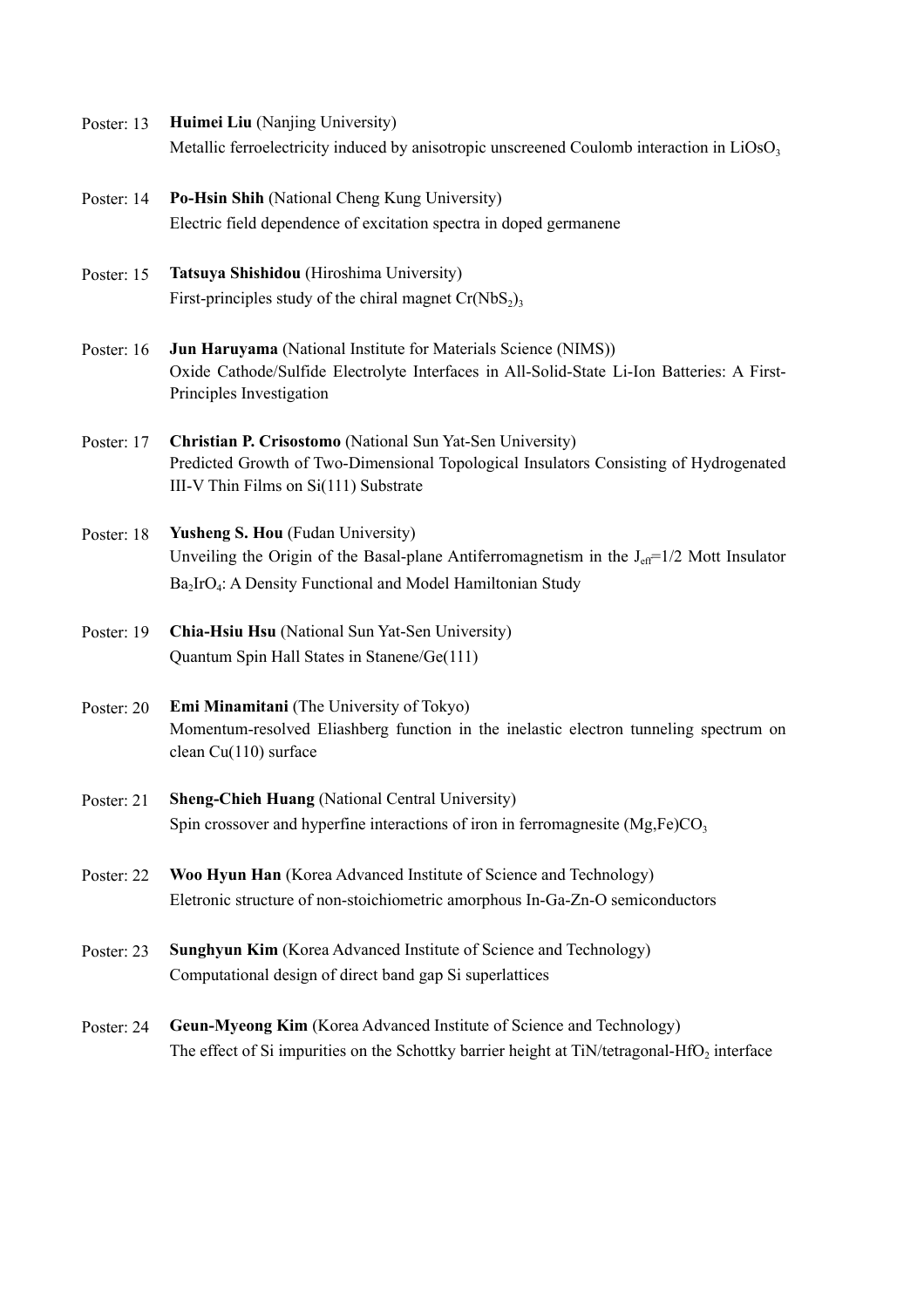- Poster: 25 **Wan-Sheng Su** (National Center for High-Performance Computing) A first-principles study of electronic and optical properties of novel carbon allotropes
- Poster: 26 **Jeongwoon Hwang** (Seoul National University) Phonon softening and failure of graphene under tensile strain
- Poster: 27 **Yasutomi Tatetsu** (The University of Tokyo) First-principles study of Cu-doped Nd-Fe-B magnets
- Poster: 28 **Dai Kubota** (University of Tokyo) Extension of cluster dynamical mean field theory by real-space renormalization
- Poster: 29 **Satoshi Hagiwara** (Tokyo University of Science) Spin-polarized Positron Lifetime in  $d^0$  ferromagnetism: Full Self-consistent Twocomponent density functional theory
- Poster: 30 **Tomoki Yamashita** (Kyoto University) Crystal Structure Predictions of Na<sub>x</sub>C<sub>6</sub>O<sub>6</sub>: First-principles Calculations with Evolutionary Algorithm
- Poster: 31 **Hung-Chung Hsueh** (Tamkang University) Effects of External Screening on Optical Properties of Atomically Thin Hexagonal BN
- Poster: 32 **Yiing-Rei Chen** (National Taiwan Normal University) Electron transport through polyene junctions in between carbon nanotubes: An *ab initio* realization
- Poster: 33 **Chang-Youn Moon** (Korea Research Institute of Standards and Science) Metal-Insulator Transition in  $N_iS_{2-x}Se_x$  alloy : DFT+DMFT study
- Poster: 34 **Jaehyun Bae** (Seoul National University) Computational Study of Hydrogen Storage in Quasi-2 dimensional Potential Well : Kintercalated Graphite Oxide
- Poster: 35 **Kazuki Uchida** (Tokyo University of Science) First-Principles Calculations of Field Evaporation Dynamics in High Electrostatic and Laser Fields
- Poster: 36 **Wanxiang Feng** (Beijing Institute of Technology) Large magneto-optical Kerr effect in noncollinear antiferromagnets  $Mn3X$  ( $X = Rh$ , Ir, or Pt)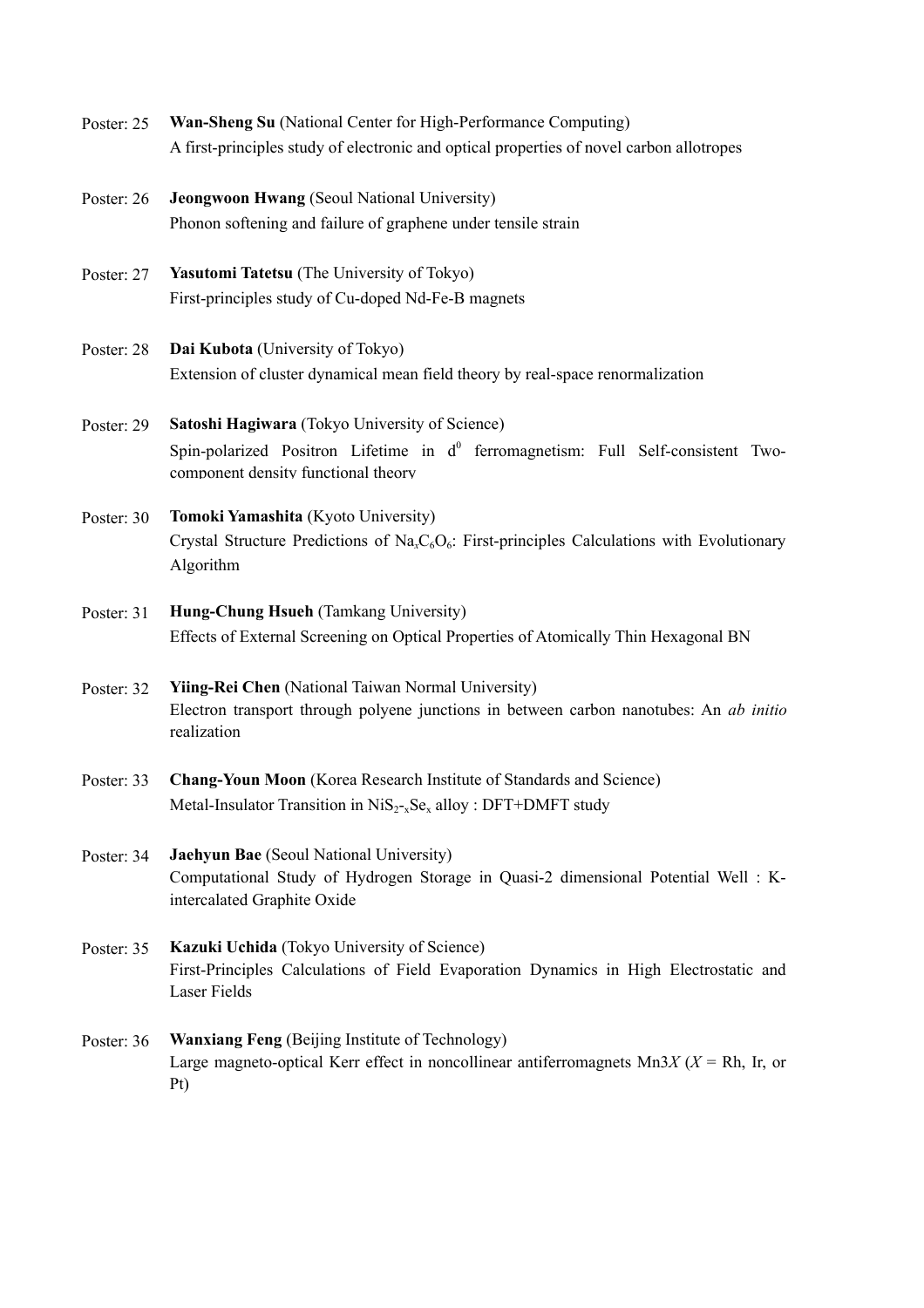- Poster: 37 **Takao Tsumuraya** (National Institute for Materials Science) Structural and electronic properties of charge ordered state in molecular conductors with hydrogen bonds
- Poster: 38 **Yuji Kurauchi** (University of Tokyo) First-principle calculation on the doping site and its relation to the metallic conductivity in H-doped  $S$ r $FeO<sub>2</sub>$  system
- Poster: 39 **Shunsuke A. Sato** (University of Tsukuba) TDDFT simulation for nonlinear interactions of extremely intense laser pulses with dielectrics
- Poster: 40 **Sol Kim** (Pohang University of Science and Technolog) Work function Changes in Alkali-metal Adsorbed monolayer WTe<sub>2</sub>
- Poster: 41 **Ji Il Choi** (Korea Advanced Institute of Science and Technology) Recovery of Dirac Point by Self Assembling Molecular Structures on Graphene
- Poster: 42 **Young-Sun Song** (Pohang University of Science and Technology) Study on Atomic Layer Rearrangement in GeTe-Sb2Te3 Superlattice via Interatomic Potential Model
- Poster: 43 **Hyeonsang Ryee** (KAIST) Revisit to the electronic structure of  $Sr<sub>2</sub>RuO<sub>4</sub>$  and  $SrRuO<sub>3</sub>$ : Quasiparticle self-consistent GW calculations
- Poster: 44 **Shohei Takeda** (Mie university) Spin-Polarized Carrier Tuning in Transition Metal Dichalcogenides by Electric and Magnetic Fields
- Poster: 45 **Rokyeon Kim** (Seoul National University) Topological Phases in Perovskite Oxide Heterostructures
- Poster: 46 **Shota Miyauchi** (Tokyo University of Science) Electronic Excitation of Silicene Nanoribbons under Laser Pulse by Time-Dependent Density Functional Theory
- Poster: 47 **Kazuaki Kobayashi** (National Institute for Materials Science (NIMS)) Electronic Band Structure of TiN/MgO nanostructures
- Poster: 48 **Yoshihiro Ueda, Hironari Miyauchi** (Tokyo Univercity of Science) Secondary Electron Emission and Transimittance of Multilayer Graphene upon Electron Impact with TDDFT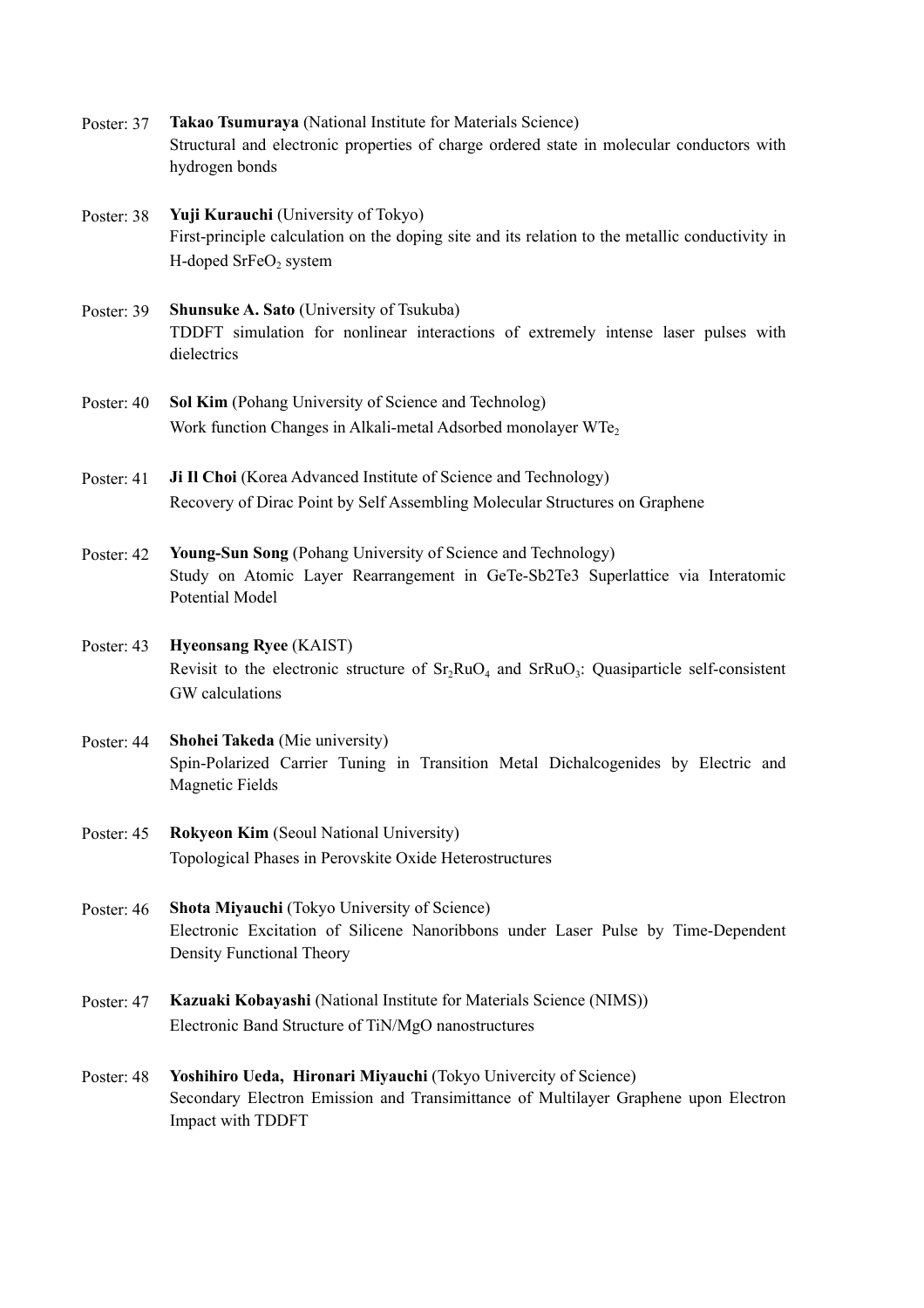- Poster: 49 **Lucie Szabova** (National Institute for Materials Science (NIMS))  $DFT+U$  and molecular dynamics study of  $H<sub>2</sub>O$  interaction with metal/ceria materials
- Poster: 50 **Myung-Soo Lim** (POSTECH) First-principles Study of Thickness dependent Thermoelectric Properties of bismuth and antimony chalcogenide thin-film structures
- Poster: 51 **Shoji Ishibashi** (AIST) Analysis of Ferroelectricity by Maximally-Localized Wannier Orbitals
- Poster: 52 **Yoshiyuki Yamamoto** (The University of Tokyo) *Ab initio* Quantum Monte Carlo Study of Hydrogen Impurity in Silica
- Poster: 53 **Pho V. Bui** (Osaka University) First-Principles Analysis of Pt-assisted Water Etching of SiC In Catalyst-Referred Etching
- Poster: 54 **Yushi Ikeura** (Mie University) Magnetocrystalline Anisotropy in Rare-earth metal monolayers
- Poster: 55 **Yasumitsu Suzuki** (Tokyo University of Science) Towards Mixed Quantum-Classical Dynamics Methods for Strong-Field Processes: The Exact Factorization Approach
- Poster: 56 **Dongsun Yoo** (Seoul National University) Molecular Orientation in Vapor-Deposited Organic Light-Emitting Diodes
- Poster: 57 **Kyuhyun Lee** (Seoul National University) Finding magnetic ordering in antiferromagnetic oxides using genetic algorithm
- Poster: 58 **Takahiro Ito** (Mie University) Spin Hall conductivity in Pt-based superlattice structures
- Poster: 59 **Joohee Lee** (Seoul National University) Numerical Simulations of Junctions of Water Splitting Photocathode and 2D Catalysts
- Poster: 60 **Kento Yamamoto** (Mie University) Role of interface structures in magnetocrystalline anisotropy of Co/Pt(111) thin films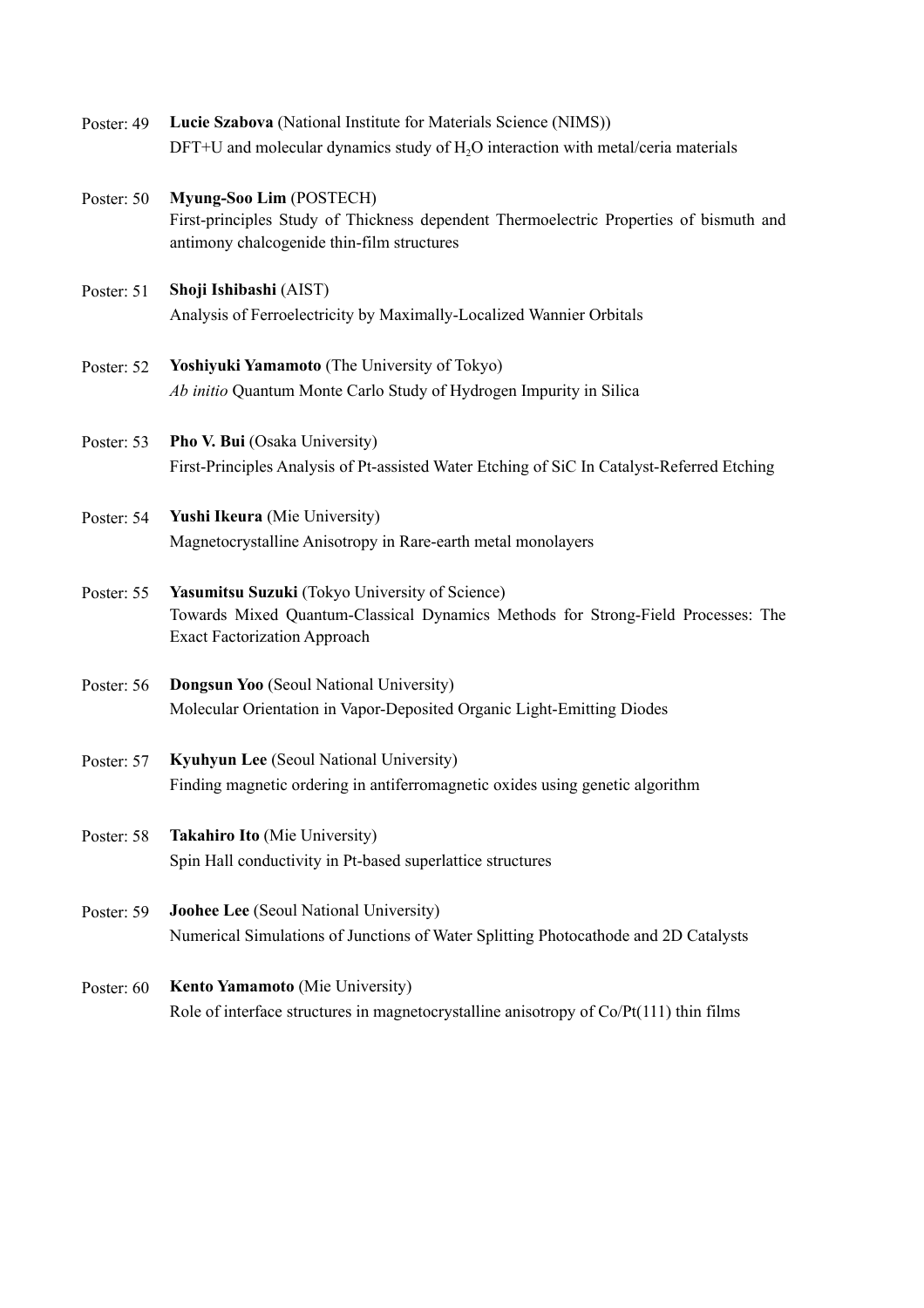- Poster: 61 **Tzu-Cheng Wang** (National Taiwan University) Magnetic states on zigzag edge of hydrogenated and halogenated group-IV nanoribbons
- Poster: 62 **Gijae Kang** (Seoul National University) Influence of Wavefunction Updates in Self-consistent *GW* Calculations on Titanates
- Poster: 63 **Naoto Umezawa** (National Institute for Materials Science) Computational Design of Mixed Valence Tin Oxides  $Sn_xO_y$  for Novel Photofunctional Materials
- Poster: 64 **Bi-Ru Wu** (Chang Gung University) Magnetism and Electronic structure of Graphane vacancies Dots: A first-principles calculation
- Poster: 65 **Kunihiko Yamauchi** (Osaka University) Spin Texture in Ferroelectric Oxides from First-Principles Calculations
- Poster: 66 **Cheng-You Liu** (National Taiwan University) Nonlinear Optical Properties of III-VI Semiconductor MX ( $M = Ga$ , In;  $X = S$ , Se) Monolayers from First-Principles Calculations
- Poster: 67 **Guang-Yu Guo** (National Taiwan University) On the Nature of  $\pi$ –electron Excitations in Graphene
- Poster: 68 **Yu-Hui Huang** (National Chung Cheng University) Shape effects in plasmon resonance of sodium clusters : A time dependent density functional theory study
- Poster: 69 **Ming-Wen Chang** (Fu-Jen Catholic University) The Water-Promoted CO Oxidation on Ag  $(111)$  Surface: the Role of HO<sub>2</sub>
- Poster: 70 **Terumasa Tadano** (The University of Tokyo) Self-consistent phonon calculations of anharmonic phonon properties in cubic perovskite  $SrTiO<sub>3</sub>$
- Poster: 71 **Sang-Hoon Lee** (Pohang University of Science and Technology) First-principles study on electronic properties of two-dimensional puckered group-V nanostructure
- Poster: 72 **Jicheol Son** (Pukyong National University) Semiconducting Impurity Doping with External Charge Carrier in Black Phosphorene Layer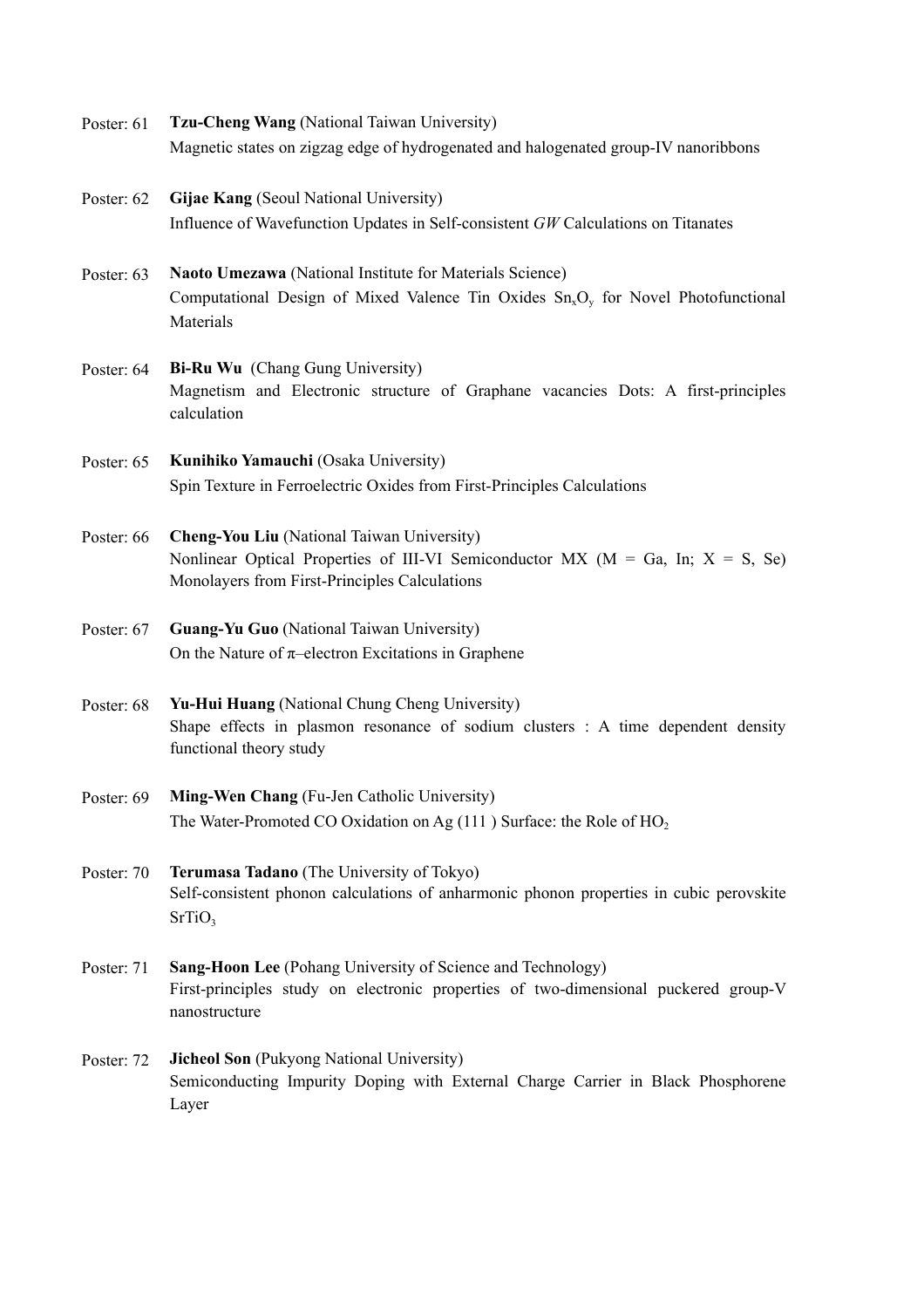- Poster: 73 **Joohwi Lee** (Kyoto University) Band-gap prediction of AX binary compounds by combination of density functional theory and machine learning techniques
- Poster: 74 **Jae-Hoon Sim** (Korea Advanced Institute of Science and Technology) First-principles study of Rh doped  $Sr<sub>2</sub>IrO<sub>4</sub>$
- Poster: 75 **Hannu-Pekka Komsa** (Aalto University) Electrostatic Energy Corrections for Charged Defects in Low Dimensions
- Poster: 76 **Tomotaka Moriya** (The University of Tokyo) First-Principles Study of Electric Field Effects in Organic Semiconductor Crystal
- Poster: 77 **Ayako Nakata** (National Institute for Materials Science (NIMS)) Efficient optimization of local orbitals and eigenstate calculations in linear-scaling DFT program CONQUEST
- Poster: 78 **Matthias Rupp** (Fritz Haber Institute of the Max Planck Society) Machine Learning for Quantum Mechanical Properties of Atoms in Molecules
- Poster: 79 **Hochul Song** (Seoul National University) First Principles Study on Nature of Oxygen Vacancy in Semiconducting Oxides
- Poster: 80 **Chunping Hu** (Kyoto University) First-Principles Simulation of Molecular Adsorption Structures and Diffusion Processes at Constant-Potential Electrode Surface
- Poster: 81 **Yuta Tanaka** (The University of Tokyo) First-principles calculations of nonthermal structural phase transition of GeTe
- Poster: 82 **Wenwen Li** (The University of Tokyo) Study of Cu Diffusion in Amorphous Ta<sub>2</sub>O<sub>5</sub> Using a Neural Network Potential
- Poster: 83 **Kanako Yoshizawa** (Research Organization for Information Science and Technology) Excess electron states accompanying impurity hydrogen in rutile  $TiO<sub>2</sub>$
- Poster: 84 **Yongju Lee** (Kyung Hee University) First-Principle Study on Interplay between Structural and Electronic Properties of Acetylsalicylic Acid adsorbed on Carbon and Carbon Nitride( $C_3N_4$ ) Nanotubes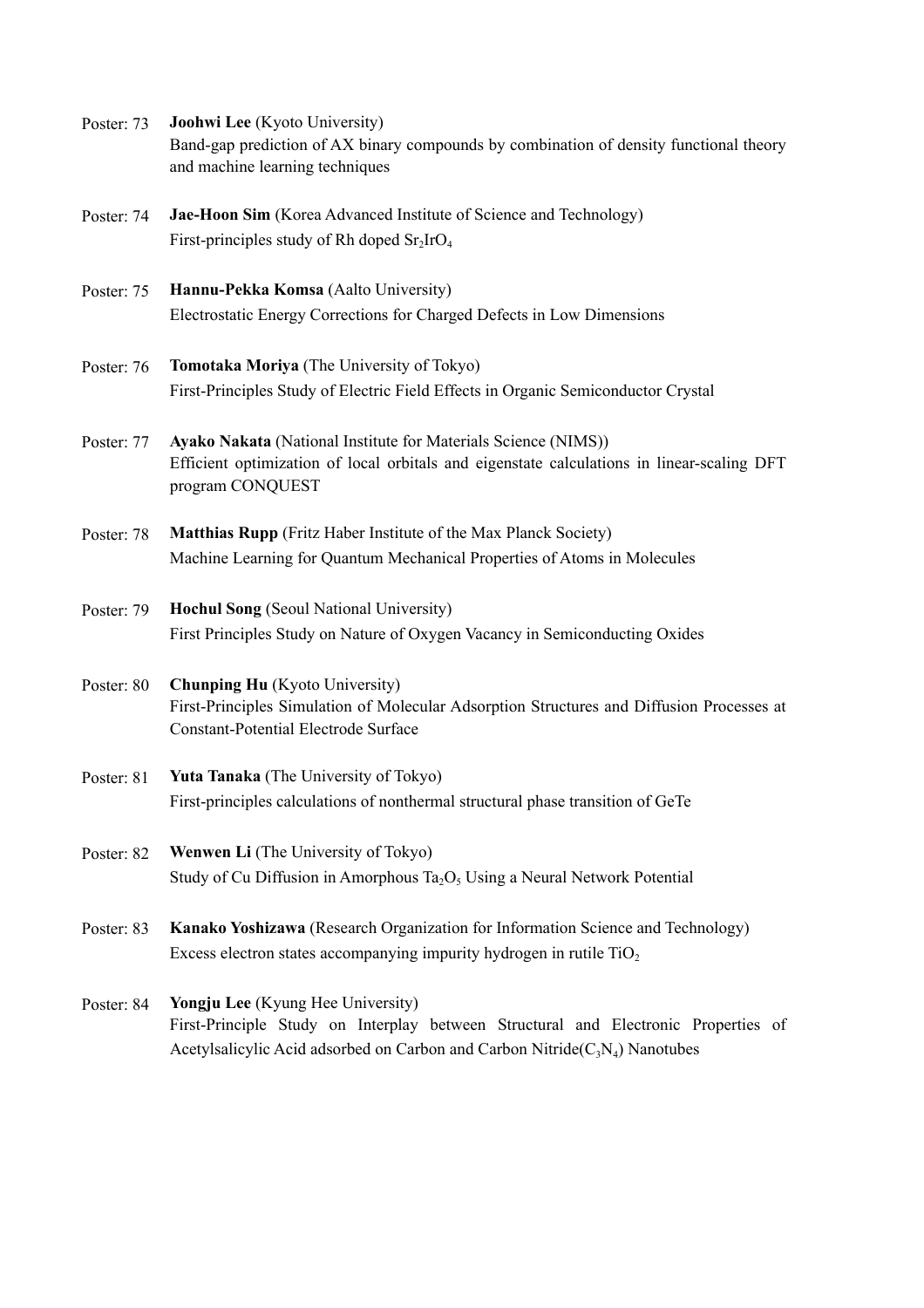- Poster: 85 **Zhihua Yang** (Xinjiang Technical Institute of Physics & Chemistry of CAS) The influence of lone-pairs cation on nonlinear optical response and band gap in lead borate
- Poster: 86 **Bingbing Zhang** (Xinjiang Technical Institute of Physics & Chemistry of CAS)  $p - (p, \pi^*)$  interaction mechanism revealing and simulated pressure-induced blue-shift of phase-matching region in several borate as nonlinear optical crystals
- Poster: 87 **Zeyuan Ni** (The University of Tokyo) Theoretical study of the surface interaction between germanene and MX (M=Ga, In; X=S, Se, Te): towards germanene with Dirac-cone
- Poster: 88 **Cheol-Woon Kim** (Kyung Hee University) The Origin of Negative Thermal Expansion in *sp-sp2* Hybridized Carbon Systems : Rigid Unit Modes
- Poster: 89 **Fuminari Sakatani** (Kanazawa University) First-Principles Study of the Spin-Orbit Coupling Parameters and Layer Polarization in the III-V Semiconductor Heterostructures
- Poster: 90 **Fumiyuki Ishii** (Kanazawa University) Large Anomalous Thermoelectricity on Skyrmions
- Poster: 91 **Daichi Hirose** (The University of Tokyo) All-electron *GW*+Bethe-Salpeter calculations on porphyrins
- Poster: 92 **Hosin Song** (Kyung Hee University) Curvature-induced stability in graphitic carbon nitride structures: first principle study
- Poster: 93 **Yoshiyuki Egami** (Hokkaido University) First-Principles Study on Electron-Transport Properties of Graphene with Substitutional Line Defect
- Poster: 94 **Han Seul Kim** (KAIST) Critical effects of localized atomic basis sets on the first-principles quantum conductance calculations: Cases of carbon-based nano gaps
- Poster: 95 **Keitaro Sodeyama** (Kyoto University / National Institute for Materials Science (NIMS)) DFT-MD study of highly concentrated Li-salt electrolyte for electrochemically stable and fast-charging Li-ion batteries
- Poster: 96 **Jaekyun Hwang** (The University of Tokyo) Estimation of Conductivities and Oxygen Exchange Rate of Perovskite Oxides for SOFC Cathode Materials